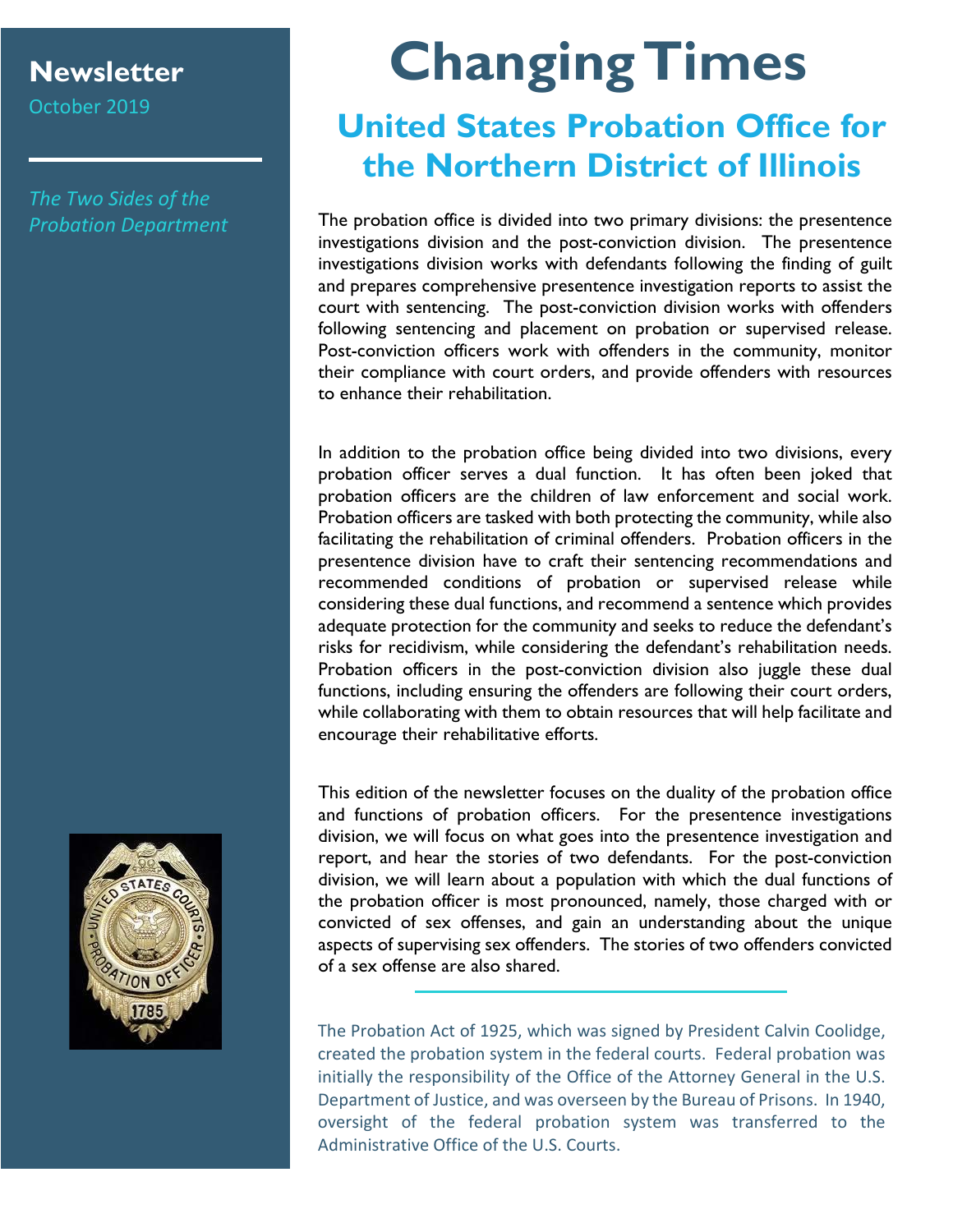## **Presentence Division**

### **What Goes into the Presentence Investigation and Report?**

One of the primary functions of the presentence investigations division is to prepare comprehensive presentence investigation reports to assist the court in sentencing criminal defendants. Generally speaking, the presentence report details the offense of conviction and information about the defendant. To investigate the offense of conviction, presentence officers review the court docket and documents, the government's and defendant's versions of the offense, interview the case agent, and review victim impact statements and/or conduct victim interviews. Next, the presentence officer is tasked in determining the defendant's prior criminal history, which involves reviewing various federal, state, and local rap sheets, requesting arrest reports, court records, probation records, department of corrections records, and other documents. The investigation of the defendant's criminal history may span multiple jurisdictions and require assistance from other federal probation departments across the United States. In addition, the presentence officer investigates the personal circumstances of each defendant. A comprehensive presentence interview is conducted with defendants, which covers topics such as the defendant's family background, childhood, medical, mental health, substance abuse, education, and employment histories, and future goals. Efforts are made to try to verify and corroborate information provided by defendants, including conducting an interview with a family member or close loved one of the defendant, as well as sending verification requests to places like schools and employers. In some cases, the officer conducts a visit and assessment of the defendant's residence. For defendants on bond, the presentence officer reviews the defendant's conduct while on pretrial release and confers with the assigned pretrial services officer. The investigation of the defendant also includes an assessment of his/her financial circumstances, including reviewing personal financial statements provided by the defendant, supporting financial documents (bank statements, credit history reports, bankruptcy filings, pay stubs, W-2s, bills, and receipts), asset locator databases, and other financial databases. All of this information is utilized by the probation officer to determine the defendant's advisory guidelines range and to recommend a sentence and appropriate conditions of probation or supervised release.

*471 presentence reports have been issued between January 1 and September 15, 2019*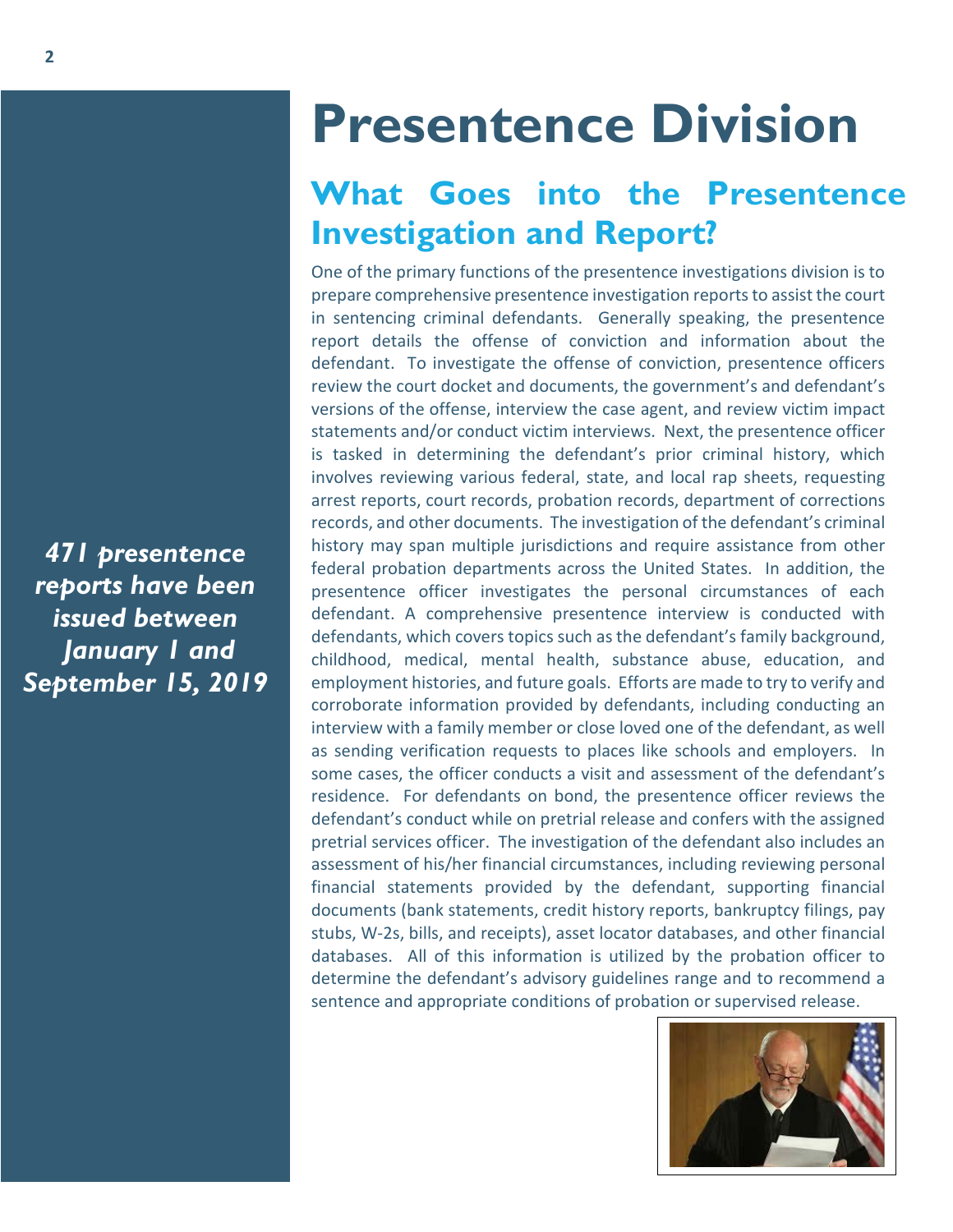

#### **Intervention: Arrest**

Mr. A never knew his father, and his mother, who was addicted to drugs throughout his life, passed away when he was in his early twenties. Due to his mother's drug addiction, Mr. A was reared by various family members and eventually became homeless in his early twenties, living with various friends for brief periods of time. It was during this unstable time in his life when the defendant was looking for ways to survive, that he became involved in drug and firearms sales. He was arrested and charged with unlawful dealing in firearms and distribution of cocaine. Due to his residential instability, the magistrate judge was tasked with difficult decisions regarding whether or not Mr. A was appropriate for bond, or should remain detained. It was during this time that Mr. A was referred to the Kingdom Lifeline Ministries Program, in Chicago, Illinois, which is a Christian-based residential program for men trying to overcome addiction and other problems. Mr. A was ultimately released on bond and admitted into the program. While in the program, Mr. A has excelled. He abided by and completed all program requirements, volunteered in the community, remained crime free, ceased using alcohol and marijuana, obtained stable employment, and established a positive support network. During his presentence interview, Mr. A described his arrest as a "blessing" in his life, as he was able to become involved in the program, which he described as "the best thing that happened to me," and turn his life around. Mr. A's presentence officer considered all of Mr. A's accomplishments while on pretrial release and while involved in the Kingdom Lifeline Ministries Program, and recommended a sentence below the advisory guidelines range. Mr. A's presentence officer recognized that the Mr. A had experienced a significant transformation in his life, which reduced his risks for recidivism, and was deserving of a sentence lesser than the one suggested by the guidelines. Mr. A remains on pretrial release, with which he remains in compliance, and is awaiting his upcoming sentencing hearing.

Save the Date! THE UNITED STATES SENTENCING COMMISSION'S NATIONAL CONFERENCE WILL BE HELD IN CHICAGO BETWEEN SEPTEMBER 1 – 4, 2020

Visit www.ussc.gov for additional details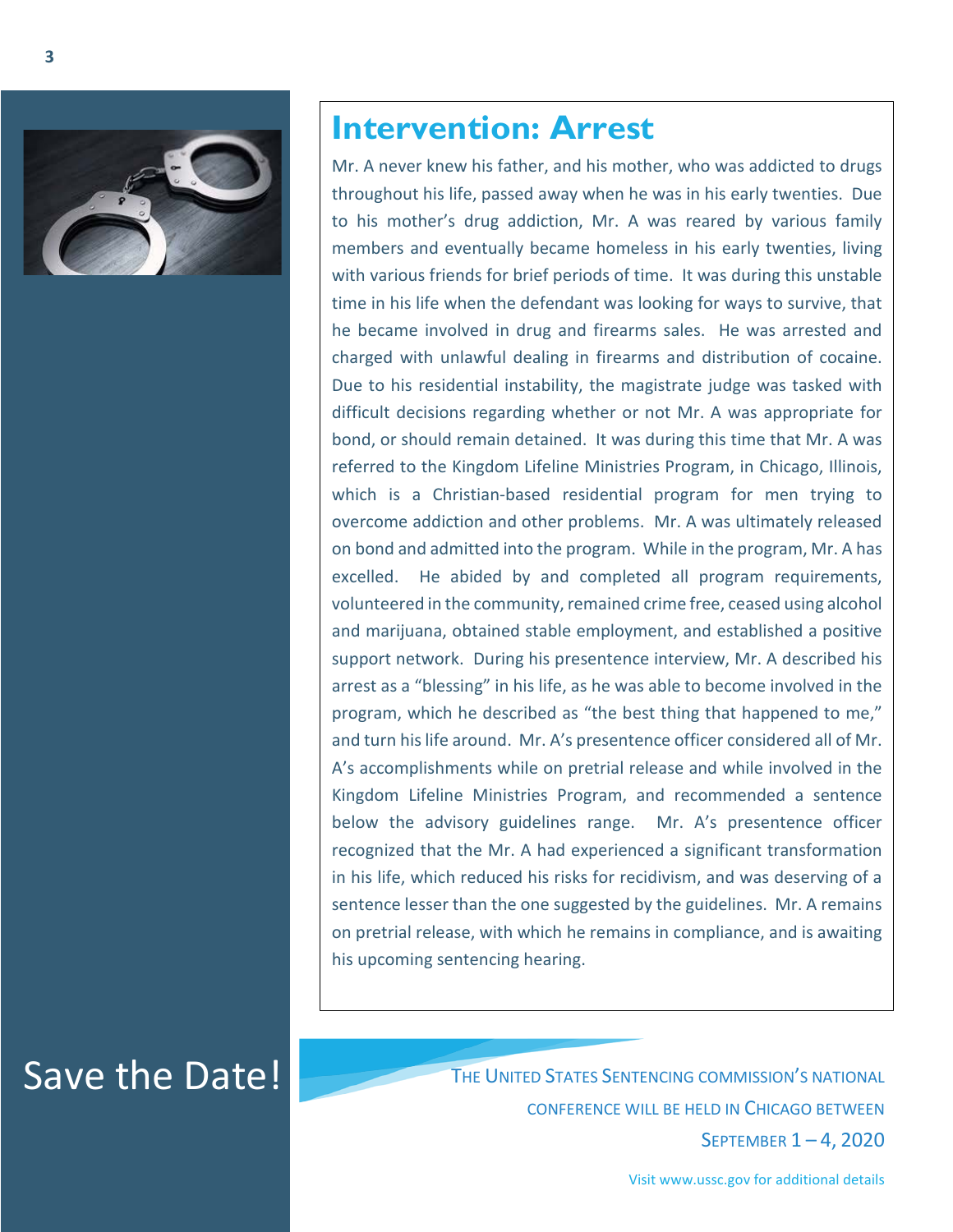#### **The Power of Change**

Mr. B was involved in a gang and was sentenced for his involvement in a gang-related shooting and sales of narcotics earlier in his life. While previously in state prison, he earned vocational certifications, ceased affiliation with the gang, and vowed to leave his criminal lifestyle behind him. Upon his release from state prison, Mr. B became employed, fathered and reared two children, and was involved in a long-term relationship. Unfortunately, Mr. B also became involved with what started as "social" gambling with his friends. Over the years, he incurred significant debts to "loan sharks" and experienced estranged relationships with his family as a result of his gambling. Mr. B eventually recognized that he needed help with his gambling, self-excluded from local casinos, and began to attend Gambler's Anonymous meetings. Mr. B continued to owe substantial debts to loan sharks, and, he made the unfortunate choice of robbing a local bank in hopes of repaying some of his debts. He was arrested and confessed to the crime. Mr. B's presentence officer described that, during the presentence interview, Mr. B was "truly contrite" and "clearly ashamed" of his actions. During his pretrial release, Mr. B was compliant, obtained employment, and remained optimistic. He considered his situation as a learning lesson. The presentence officer, in recognition of Mr. B's mitigating circumstances, recommended a below guideline sentence. Mr. B was ultimately sentenced to a below guideline sentence of 18 months custody, followed by three years of supervised release. Upon his release from custody, Mr. B began his term of supervised release with a positive attitude and was making positive changes in his life. Unfortunately, Mr. B passed away from a medical issue at the age of forty-five, a few months after starting his supervised release. Following his untimely death, Mr. B's sister reached out to the presentence officer to let the officer know that their family saw the positive changes Mr. B had made in his life and to express their family's sincere thanks to the probation office, who had treated Mr. B fairly and believed in him. Mr. B's presentence officer stated, "People can and do change… Mr. B will always be remembered as a testament to that statement."

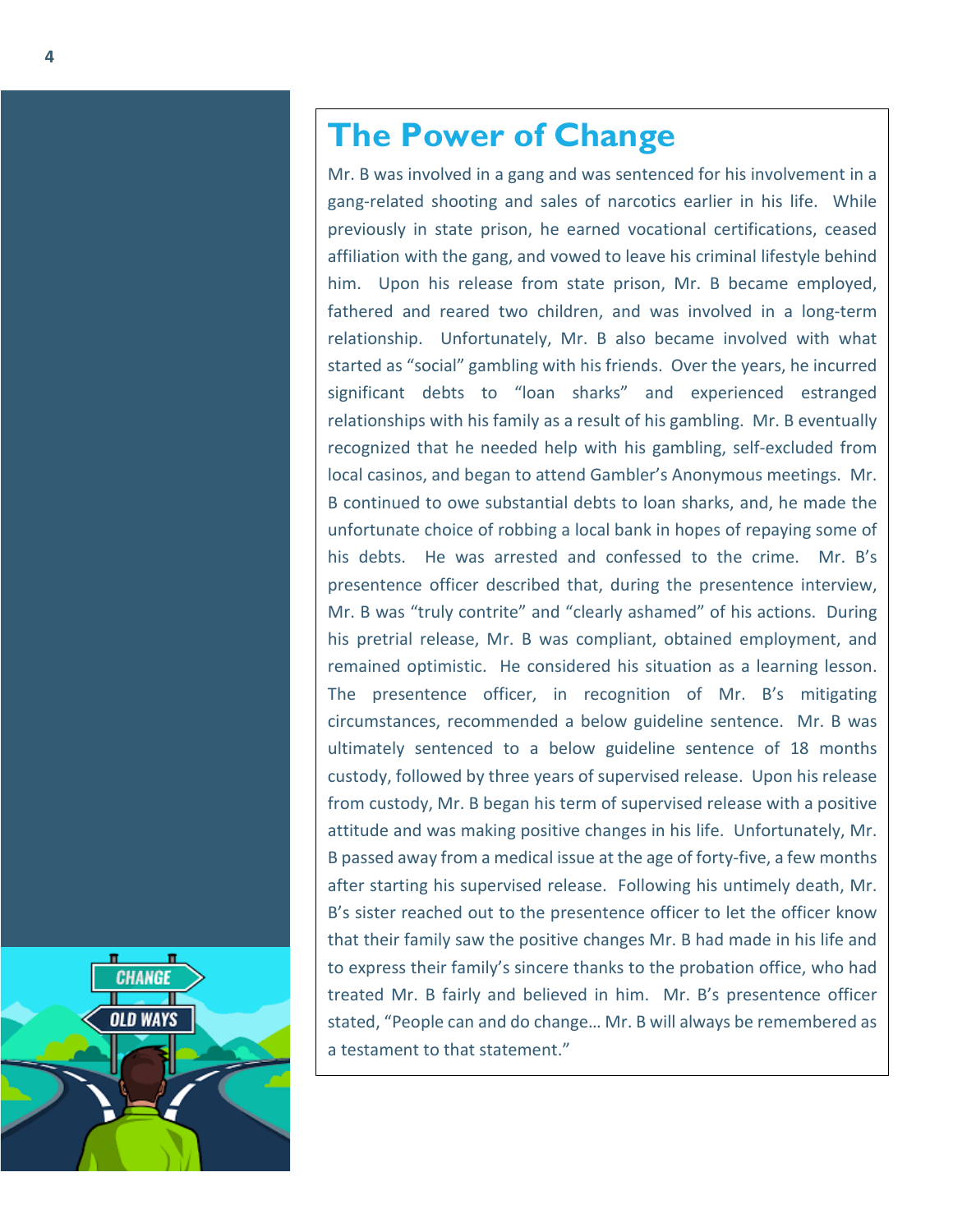## **Post-Conviction Division**

#### **The Supervision of Offenders with Sex Offenses**

Persons charged with, or convicted of, a sex offense face numerous challenges during a term of supervision. Navigating those challenges requires unique resources, support, and oversight from the probation office. As with anyone on supervision, the primary goal for this population is to reintegrate successfully to the community; however, "successful reintegration" is a broad term. The achievement of this goal is multi-faceted and benefits from collaboration between the supervisee, probation officer, defense attorney, prosecutor, treatment provider, and the Court.

Work with this population begins long before the onset of supervision. Probation officers work closely with the supervisee and any involved family/friends to develop a reentry plan that will afford the greatest opportunity for success. Issues such as housing, employment, mitigation of risk, and access to prosocial activities/peers are considered. If required to register as a "Sex Offender," the supervisee often faces difficulty locating a viable residence. Probation officers thoroughly investigate proposed residences to ensure compliance with registration requirements. In the absence of a registerable residence, officers work closely with supervisees to obtain emergency housing, if needed, and institute a long-term solution. Due to registration requirements, struggles in securing employment and lack of adequate finances, supervisees are often referred to local Residential Reentry Centers until appropriate housing can be arranged. Furthermore, probation officers continually explore community-based resources that may offer short and long-term housing options or funding that may be available from national and local programs.

Assessment of thinking styles and development of appropriate problemsolving skills play a major role in the accomplishment of supervision goals. Probation officers work with supervisees to identify and adjust thoughts that precede antisocial behaviors, while fostering prosocial problem-solving skills. Active participation in sex offense specific treatment is also a major contributor to success in this area. There is often a stigma associated with treatment that focuses on sexual offending. However, as with mental health and substance abuse treatment, sex offense specific treatment is designed to identify and adjust thoughts and behaviors that create barriers to healthy, lawful lifestyles. Treatment providers partner with supervisees and their probation officers to identify sexual interests that research demonstrates

*There are presently 128 persons under supervision with a current or past sex offense.*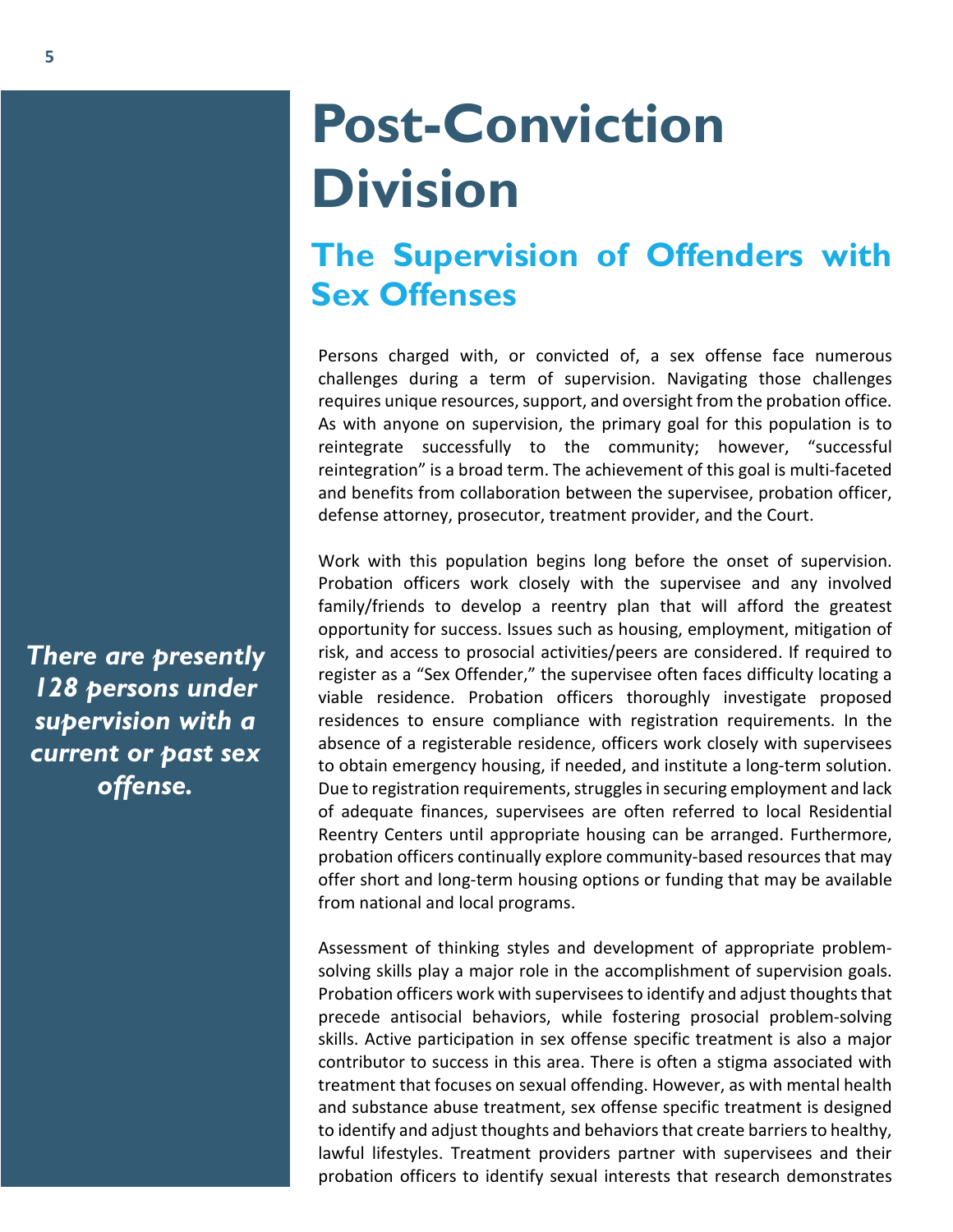are likely to lead to sexual reoffense and encourage lawful alternatives. Frequently those charged with, or convicted of, a sexual offense experience isolation, which places them at a heightened risk for relapse and can degrade the quality of life. Thus, a major area of focus by probation officers and treatment providers is the development of a stable, prosocial peer network.

For persons charged with or convicted of a sexual offense, reintegration to the community is an eminently attainable goal. However, it requires cooperation, a thorough understanding of the nature of sexual offending, continual assessment of risk, and a willingness to strengthen prosocial thinking and peer networks. Probation officers are committed to working with supervisees and stakeholders to achieve success during the term of supervision and beyond.

#### **Lifetime Supervision**

Mr. C was convicted of possession of child pornography and was sentenced to ten years of imprisonment, followed by a life term of supervision. Mr. C initially began his term of supervision in another district and was transferred to our district in late 2017. While in the halfway house, Mr. C obtained a commercial driver's license (CDL) and began working as a truck driver. He became involved in a long-term relationship and had a child with his partner. He established a prosocial network with his paramour, her family, positively influencing peers, and accountability partners. Mr. C successfully completed group sex offense treatment, passed several polygraph examinations, and is in the maintenance phase of his individual counseling. He has maintained sobriety from methamphetamines for nine years. Mr. C and his assigned probation officer maintain open communication about Mr. C's stressors and how to overcome them. Mr. C's probation officer reported Mr. C has a positive attitude and exhibits a willingness to grow. Mr. C's probation officer not only encourages and facilitates Mr. C's rehabilitation efforts, his officer also vigilantly assesses Mr. C's dynamic risk factors. Mr. C's probation officer recently had to address a violation involving a contact with law enforcement and being present in a prohibited area for registered sex offenders. These behaviors will be reported to the Court and addressed by the probation officer and treatment provider. Mr. C's probation officer will continue to monitor Mr. C's behaviors, while encouraging his rehabilitative efforts.